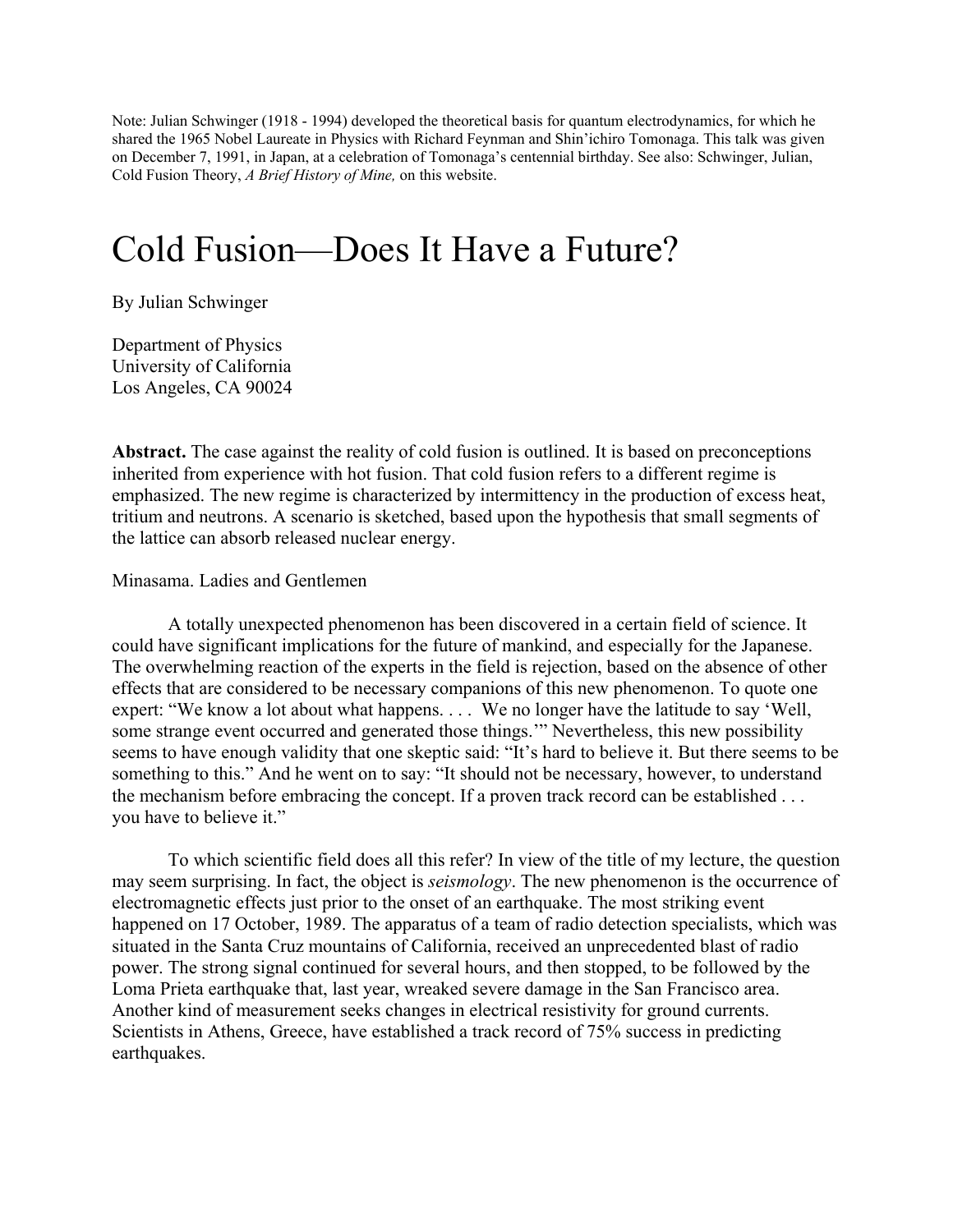Of course – apart from the specific words of the quotation – all that I said before also applies to the phenomenon of cold fusion.

It is astonishing that there was an early precursor of the claim to have achieved cold fusion. Dated at the beginning of the Showa era, the German title of the paper is translated as "On the transformation of hydrogen into helium." At that time, neither the existence of the heavier isotopes of hydrogen, nor of the lighter isotope of helium, was recognized. If, indeed, they did produce helium, was it <sup>4</sup>He, or was it <sup>3</sup>He? Incidently, at just that time, Nishina Yoshio was at Niels Bohr's institute in Copenhagen. One can only wonder how he reacted to the bizarre claim.

 On 23 March, 1989, the University of Utah, at Salt Lake City, threw a press party. Its purpose was to establish priority for patents on a new source of energy. The impetus was supplied by what seemed to be a rival group, down the road at Provo, Utah. The patent lawyers needn't have worried. The Provo people were investigating a very weak source of neutrons, which is only of academic interest. But, science filtered by patent attorneys is no longer science. Isn't it possible to establish a track record without reference to the initial claimants?

 The National Cold Fusion Institute has provided a clearing house for reports that bear on the reality of cold fusion. As of August, 1990, 78 other groups, from all over the globe, have reported positive evidence, as conveyed by the detection of one or more of these indicators: excess heat, tritium, neutrons,  $\gamma$ -rays,  ${}^{3}$ He. The standard response to such a list is: "Yes, but what about the much larger number of failures?" Does anyone really think that the scientific judgement is like an election, in which the majority carries the day?

The characteristics that seem to be common to all successful cold fusion experiments are: (1) Intermittency—the production of heat, of tritium, of neutrons, comes in bursts, switching on and off at random. (2) Irreproducibility—seemingly identical cells vary widely in their ability to "turn on." It may not be too much of an exaggeration to say that, early in April, 1989, everyone – including those who, like myself, had to look up the meaning of enthalpy – had thrown together and electrolysis apparatus and was waiting for dividends. After a few weeks, with no reward, they quit in disgust, and denounced it all as incompetence, or fraud. Their votes are irrelevant.

Reproducibility is often cited as a canon of science. And so it is, in established areas. But, early in a study of a new phenomenon that involves an ill-understood macroscopic control of a microscopic mechanism, irreproducibility is not unknown. That was so at the onset of microchip studies. It also appeared in the initial phase of the discovery of high temperature superconductivity, which, by the way, is a prime example of "embracing the concept" without having "to understand the mechanism."

What is it about cold fusion that seems to enrage a substantial number of physicists? The people who have spent a lot of money on hot fusion would doubtless echo: "We know a lot about what happens. . . . We no longer have the latitude to say 'Well, some strange event occurred and generated those things.'" To be specific, this is how their preconceptions work: (1) In hot fusion, the union of two deuterons, to form  ${}^{3}$ He and a neutron, proceeds at about the same rate as the formation of a triton and a proton. But the emission of neutrons from palladium electrodes immersed in heavy water occurs at a rate around the insignificant background level. Conclusion: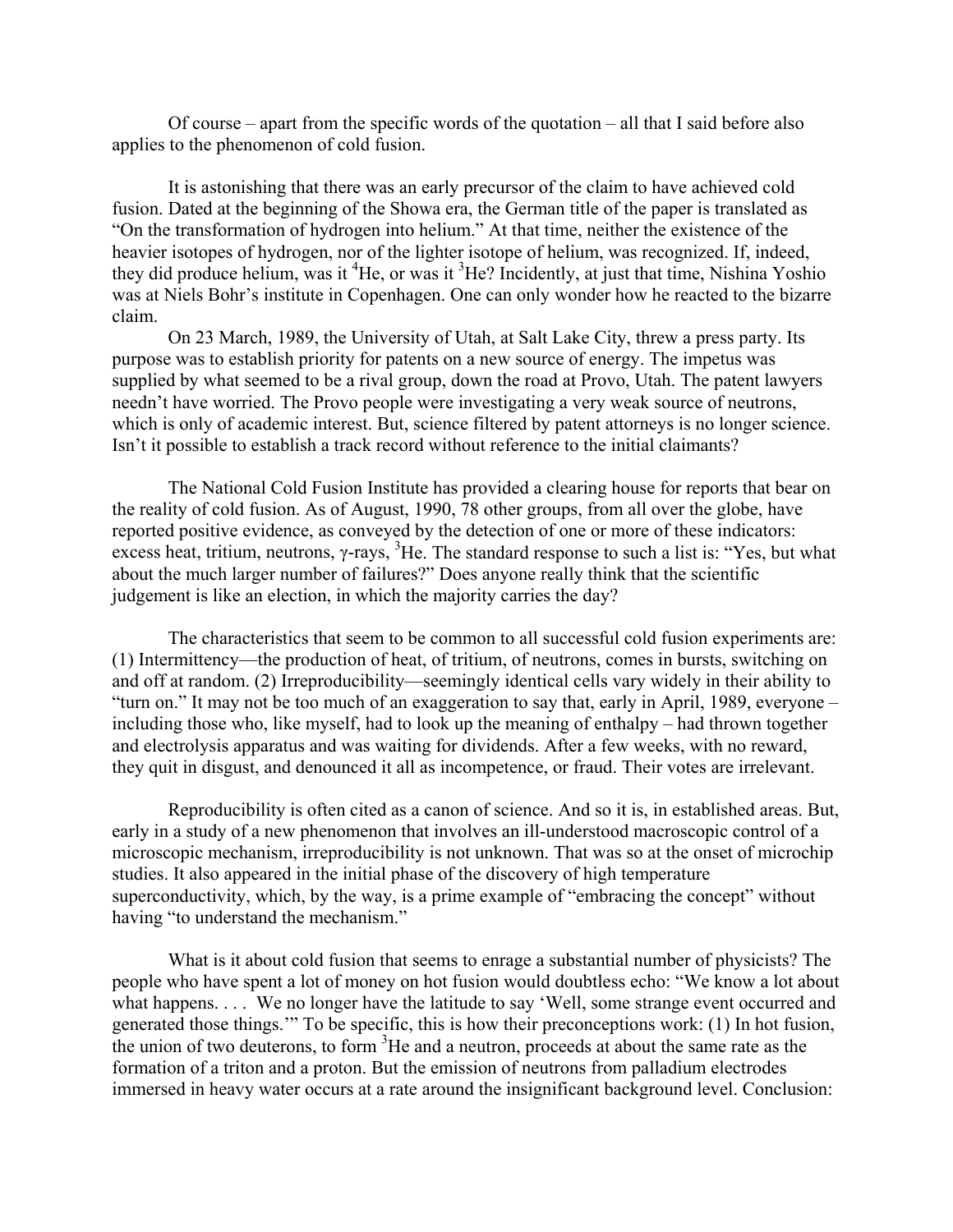No neutrons—no cold fusion. (2) The two cited reactions are the only important ones in hot fusion. There is no independent source of excess heat. Conclusion: Incompetence. (3) Given the essential absence of neutrons, what of the claims for substantial tritium production? Conclusion: Fraud. (4) At the low energy of cold fusion, the penetrability of the Coulomb barrier is so overwhelmingly small that nothing could possibly happen. Conclusion: Stupidity.

The next item of the hot fusioneer's creed are responses to suggested cold fusion mechanisms: (5) Very soon after 23 March, 1989, it was proposed that excess heat is produced by the formation of ground state <sup>4</sup>He in the DD fusion process. Response: Where is the accompanying γ-ray of roughly twenty million electron volts? (6) Then came the recognition that excess heat might be dominated by HD, rather than the DD reaction. Heavy water unavoidably contains some fraction of a percent of light water. The fusion of a proton with a deuteron produces <sup>3</sup>He. Response: Where is the accompanying  $\gamma$ -ray of roughly five million electron volts? (7) The HD reaction is a source of heat and of  ${}^{3}$ He, but not of neutrons or tritium. The latter must come from the DD reaction. What happens if two fusing deuterons populate, not in the ground state, but the first excited state of <sup>4</sup>He? That excited state is unstable against decay into a triton and a proton. It is *stable*, however for decay into a neutron and 3 He. Here, then, is a mechanism to account for the great disparity between neutron and triton production—the ratio is about one in a hundred million—that seems to be characteristic of cold fusion. Response: Where is the accompanying γ-ray of about four million electron volts?

 So stands the indictment of cold fusion. The defense is simply stated: The circumstances of cold fusion are not those of hot fusion.

It is a standard operation procedure, in hot fusion work, to represent the reaction rate as the product of two factors: the barrier penetration probability, which involves only the Coulomb repulsion; and, the intrinsic reaction rate, which is dominated by nuclear forces. But, at the very low energy of cold fusion, one is dealing, essentially, with a single wavefunction, which does not permit such factorization. The effect of Coulomb repulsion cannot be completely isolated from the effect of the strongly attractive nuclear forces. This is a whole new ballgame. It is, so to speak, a sumo tournament restricted to the maku-no-uchi, indeed, to the yokuzuna.

The wavefunctions for a low energy proton and deuteron, and for a low energy pair of deuterons, are effectively dominated by zero relative angular momentum. They are states of even orbital parity. The intrinsic parities of all relevant particles—neutron, proton, deuteron, triton,  ${}^{3}$ He, ground state, and first excited state of  ${}^{4}$ He—are also positive. So, the normally dominant process of electric dipole radiation is forbidden; it requires a parity change.

 If the γ-rays demanded by the hot fusioneers are greatly suppressed, what agency does carry off the excess energy in the various reactions? One must look for something that is characteristic of cold fusion, something that does not exist in the plasma regime of hot fusion. The obvious answer is: the lattice in which the deuterium is confined.

 Imagine, then, a small but macroscopic piece of the lattice absorbs the excess energy of the HD or DD reaction. Please—I beg of you—do not rise in high dudgeon to protest that this is impossible because of the great disparity between atomic and nuclear energy scales. That is a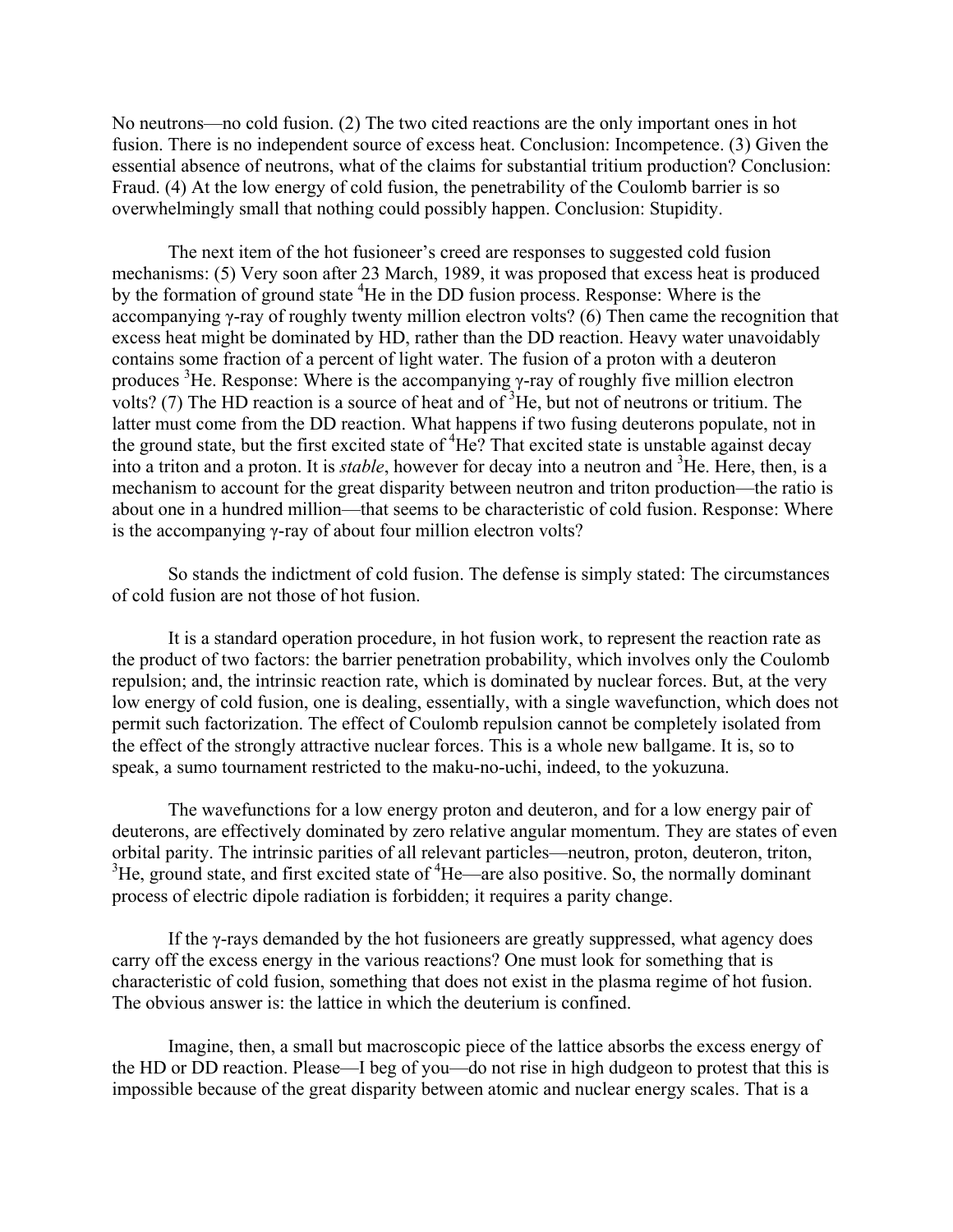primitive reaction to what may be a very sophisticated mechanism. And do not forget the failure of theory to predict, and then to account for the phenomenon of high temperature superconductivity. I advance the idea of the lattice playing a vital role as a *hypothesis*. Past experience dictates that I remind you that a hypothesis is not something to be proved mathematically. Rather, it is a basis for correlating data and for proposing new tests, which, by their success or failure, support or discredit the validity of the hypothesis. It is the essence of the scientific method.

 Intermittency is the hallmark of cold fusion. It incorporates irreproducibility as a circumstance in which the time intervals between bursts significantly exceed the duration of the observations. Intermittency is the ultimate rebuttal to the charges of fraud in the tritium production. Externally introduced tritium maintains an essentially constant counting rate. There is no resemblance to the switching on and off of the observed bursts. Does the lattice hypothesis have a natural explanation for intermittency?

One needs information about the lattice structure of deuterided palladium. The experts say that "We know a lot . . ." but that knowledge does not include what happens in the important regime of heavy deuteron loading. There is, however, a theoretical suggestion that, in the circumstance of heavy loading, a pair of new equilibrium sites comes into existence within each lattice cell. The equilibrium separation for that pair is significantly smaller than any other such distance in the cell.

It would seem that a close approach to saturation loading is then required for effective fusion to take place. But, surely, the loading of deuterium into the palladium lattice does not occur with perfect spatial uniformity. There are fluctuations. It may happen that a microscopically large—if macroscopically small—region attains a state of such lattice uniformity that it can function collectively in absorbing the excess nuclear energy that is released in an act of fusion. And that energy can initiate a chain reaction as the vibrations of the excited ions them into closer proximity. So begins a burst. In the course of time, the increasing number of vacancies in the lattice will bring about a shut-down of the burst. The start-up of the next burst is an independent affair.

 This scenario raises an interesting question: Would the efficacy of room temperature cold fusion be enhanced significantly by further lowering of the ambient temperature? Lower temperature would presumably decrease somewhat the probability of the initial fusion. But, it should increase the probability of forming and maintaining the lattice structure against the destructive onslaughts of thermal agitation. Experiment must supply the answer.

 I find it both amusing and tragic that the members of a panel, investigating the charge of fraud in tritium production by cold fusion, dismissed the charge as "unlikely" and "much less probable than that of inadvertent contamination or other unexplained factors in the measurement." That the "unexplained factors" might be the reality of cold fusion was not admitted. Why? Because "critics questioned the results, saying that the tritium was not accompanied by other fusion byproducts. . . ." It is the old story. If a significant flux of neutrons is not observed, there cannot be any tritium, even though one finds tritium with a signature that differentiates it both from external and internal contamination.